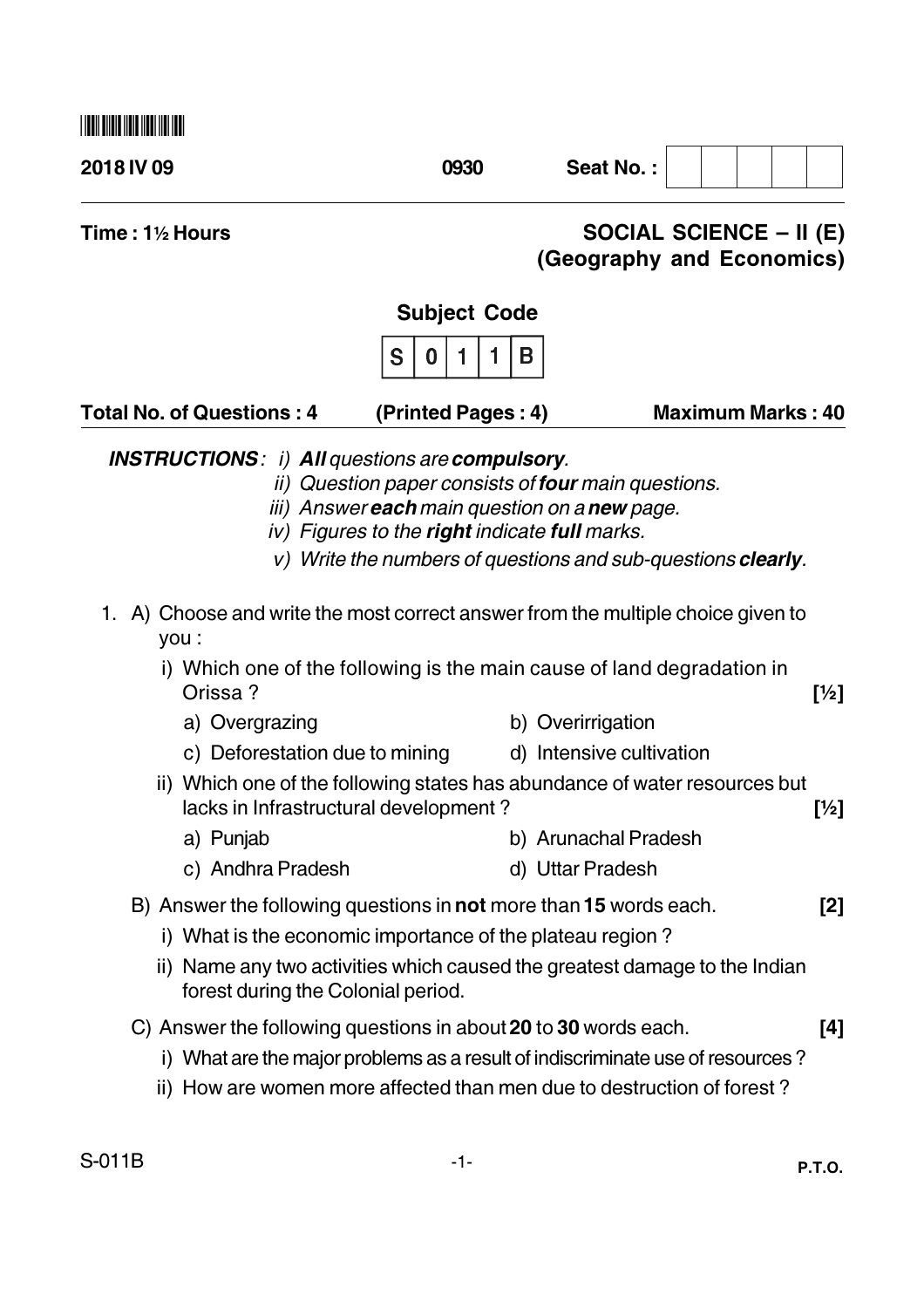## 

|    | D) Answer any one of the following questions.                                                              |               |                   | $[3]$                                                                        |                 |
|----|------------------------------------------------------------------------------------------------------------|---------------|-------------------|------------------------------------------------------------------------------|-----------------|
|    | i) Why is it necessary to conserve and manage our water resources?                                         |               |                   |                                                                              |                 |
|    | ii) With the help of examples show how rainwater harvesting is carried out<br>in different parts of India? |               |                   |                                                                              |                 |
| 2. | A) Match the crops in Column A with the largest producing states in Column B<br>and rewrite:               |               |                   |                                                                              | $[1]$           |
|    | <b>Column A</b>                                                                                            |               | <b>Column B</b>   |                                                                              |                 |
|    | I) Groundnut                                                                                               |               | a) Punjab         |                                                                              |                 |
|    | II) Bajra                                                                                                  |               | b) Rajasthan      |                                                                              |                 |
|    |                                                                                                            |               | c) Madhya Pradesh |                                                                              |                 |
|    |                                                                                                            |               | d) Andhra Pradesh |                                                                              |                 |
|    | B) Answer the following questions in not more than 15 words each.                                          |               |                   |                                                                              | [2]             |
|    | i) Why are a variety of food crops and non-food crops grown in India?                                      |               |                   |                                                                              |                 |
|    | ii) What should be done to prevent mining from becoming a killer Industry?                                 |               |                   |                                                                              |                 |
|    | C) Answer the following questions in about 20 to 30 words each.                                            |               |                   |                                                                              | [4]             |
|    |                                                                                                            |               |                   | i) Write two points of distinction between Conventional and Non-conventional |                 |
|    | sources of energy.                                                                                         |               |                   |                                                                              |                 |
|    | ii) Why is Petroleum an important energy resource in India?                                                |               |                   |                                                                              |                 |
|    | D) Answer any one of the following questions.                                                              |               |                   |                                                                              | $[3]$           |
|    | i) What are the characteristics of Primitive subsistence farming?                                          |               |                   |                                                                              |                 |
|    | ii)                                                                                                        |               |                   | "Today farmers are withdrawing their investment from agriculture". Why?      |                 |
| 3. | A) Choose and write the most correct answer from the multiple choice given to<br>you :                     |               |                   |                                                                              |                 |
|    | to ease the volume of trade on the Mumbai port?                                                            |               |                   | i) Which one of the following ports was developed soon after Independence    | $[\frac{1}{2}]$ |
|    | a) Paradip                                                                                                 | b) Kochi      | c) Kandla         | d) Tuticorin                                                                 |                 |
|    | ii) Which one of the following industries is an Agro based industry?                                       |               |                   |                                                                              | $[\frac{1}{2}]$ |
|    | a) Sugar                                                                                                   | b) Automobile | c) Steel          | d) Aluminium                                                                 |                 |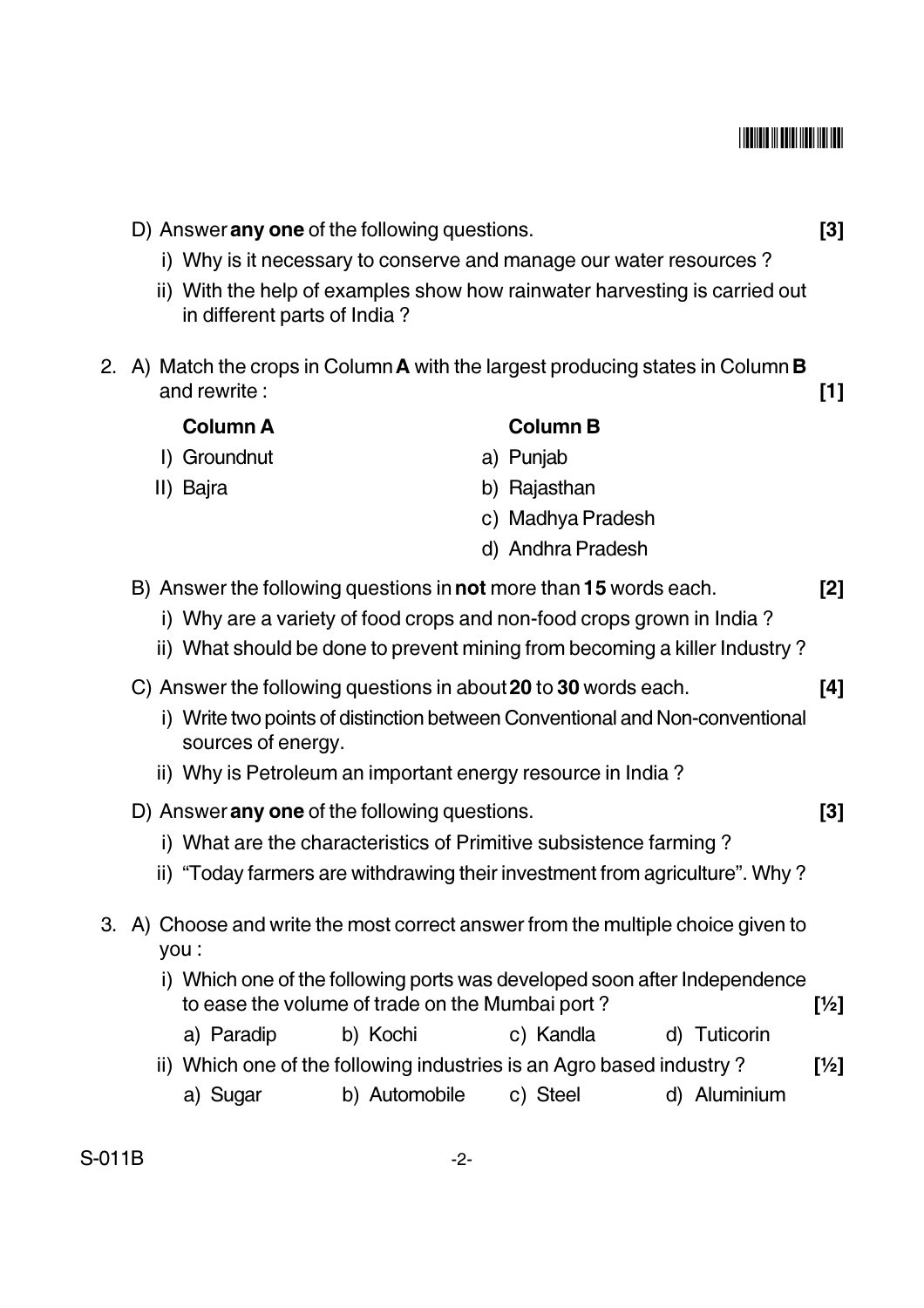## 

|      |       | B) Answer the following questions in <b>not</b> more than <b>15</b> words each.<br>i) Why is the Iron and Steel industry called a basic industry?<br>ii) What is the importance of water transport?<br>iii) What is unfavourable balance of trade?                                                                                                  |                               | $\lceil 3 \rceil$ |
|------|-------|-----------------------------------------------------------------------------------------------------------------------------------------------------------------------------------------------------------------------------------------------------------------------------------------------------------------------------------------------------|-------------------------------|-------------------|
|      |       | C) Answer the following questions in about 20 to 30 words each.<br>i) What are the problems faced by road transportation in Goa?<br>ii) Suggest any two ways to reduce industrial pollution of fresh water.                                                                                                                                         |                               | [4]               |
|      |       | D) Fill in the following details in the outline map of India supplied to you. Prepare<br>an index of the symbols used by you:<br>i) Bhilai Iron and Steel Plant in Chhattisgarh.<br>ii) Srinagar Woollen Textile industry in Jammu and Kashmir.<br>iii) Vishakhapatnam Port in Andhra Pradesh.<br>iv) Jaipur Software Technology Park in Rajasthan. |                               | [2]               |
| 4.   | you : | A) Choose and write the most correct answer from the multiple choice given to                                                                                                                                                                                                                                                                       |                               |                   |
|      |       | i) Which one of the following states has the lowest infant mortality rate?<br>a) Kerala<br>c) Gujarat                                                                                                                                                                                                                                               | b) Bihar<br>d) Madhya Pradesh | [1/2]             |
|      |       | ii) Which one of the following is the most important attribute for comparing<br>the development of countries?<br>a) Health<br>b) Sports                                                                                                                                                                                                             | c) Population<br>d) Income    | [1/2]             |
|      |       | B) Answer the following questions in not more than 15 words each.<br>i) What is average income?<br>ii) Why do banks keep a small proportion of their deposits as cash with<br>themselves?<br>iii) Which organization supervises the functioning of the formal sources of                                                                            |                               | $\lceil 3 \rceil$ |
|      |       | loans?<br>C) Answer the following questions in about 20 to 30 words each (any 2).<br>i) What are the various ways by which consumers are exploited in the<br>market?                                                                                                                                                                                |                               | [4]               |
|      |       | ii) What has been the positive effect of globalization in India?                                                                                                                                                                                                                                                                                    |                               |                   |
|      |       | iii) Why do people prefer to work in the organized sector?                                                                                                                                                                                                                                                                                          |                               |                   |
| 011B |       | -3-                                                                                                                                                                                                                                                                                                                                                 |                               | <b>P.T.O.</b>     |